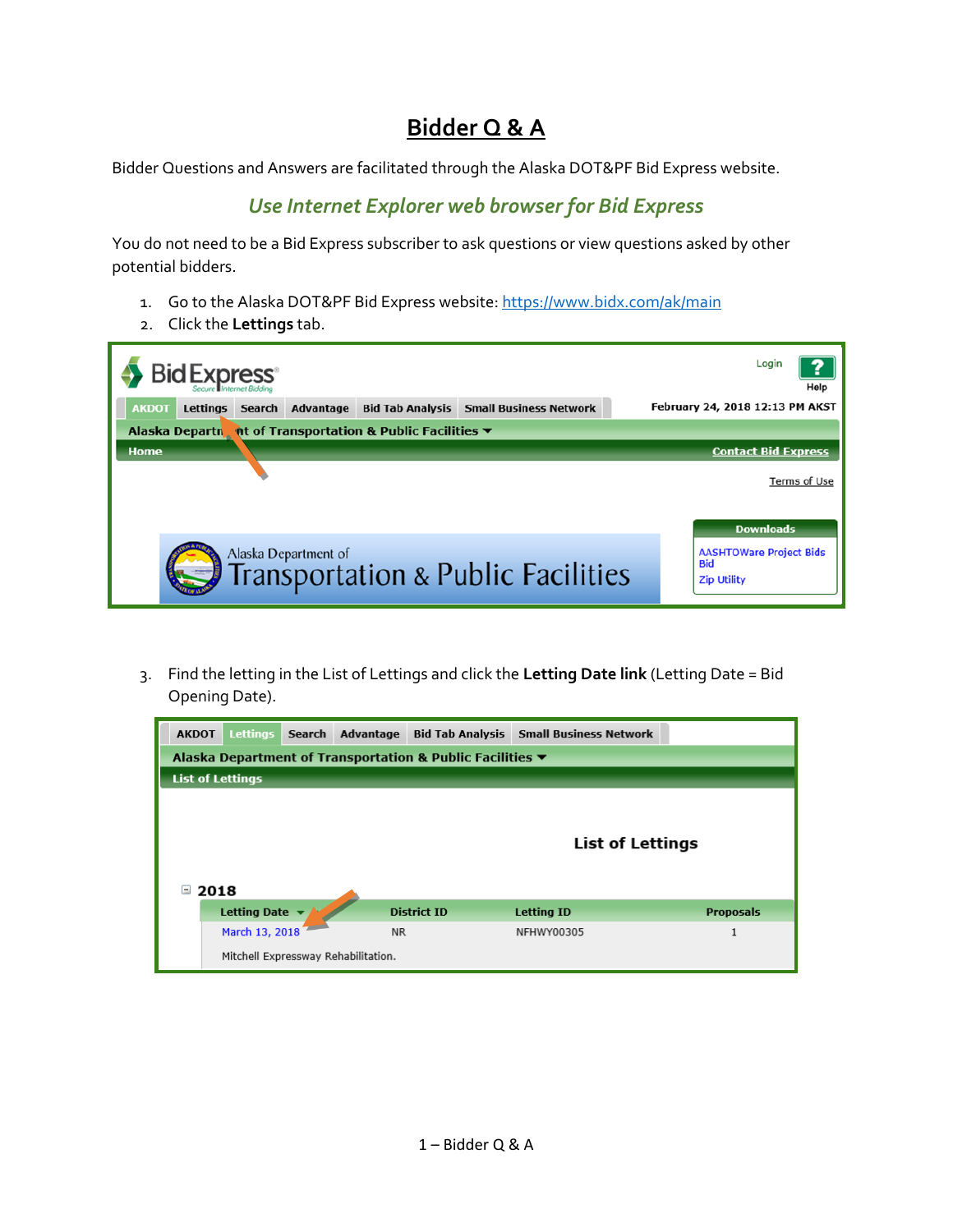4. Click the **Proposal Link**. (The Questions and Answers on the Letting Page is for VIEWING questions and their answers once DOT makes them public.)

| <b>Lettings</b><br><b>AKDOT</b>     |                                                                                        |  |                   | Search Advantage Bid Tab Analysis Small Business Network |                   |                 |                      | February 24, 2018 12:50 PM AKST |  |
|-------------------------------------|----------------------------------------------------------------------------------------|--|-------------------|----------------------------------------------------------|-------------------|-----------------|----------------------|---------------------------------|--|
|                                     | Alaska Department of Transportation & Public Facilities ▼                              |  |                   |                                                          |                   |                 |                      |                                 |  |
|                                     | List of Lettings > March 13, 2018                                                      |  |                   |                                                          |                   |                 |                      | <b>Contact Bid Express</b>      |  |
|                                     |                                                                                        |  |                   |                                                          |                   |                 |                      | Terms of Use                    |  |
|                                     |                                                                                        |  |                   | ← Letting of March 13, 2018                              |                   |                 |                      |                                 |  |
| Mitchell Expressway Rehabilitation. |                                                                                        |  |                   |                                                          |                   |                 |                      |                                 |  |
| <b>Letting ID:</b>                  | NFHWY00305                                                                             |  |                   |                                                          |                   |                 |                      | <b>Time Remaining</b>           |  |
| District ID:                        | <b>NR</b>                                                                              |  |                   |                                                          |                   |                 |                      |                                 |  |
| <b>Cut-Off Time:</b>                | 02:00:00 PM AKST                                                                       |  |                   |                                                          |                   |                 |                      |                                 |  |
|                                     |                                                                                        |  |                   |                                                          |                   |                 |                      | 17 Days 0 Hours                 |  |
|                                     |                                                                                        |  |                   |                                                          |                   |                 |                      | <b>Also Available</b>           |  |
| Proposal                            | Call Order A                                                                           |  | <b>Project ID</b> | <b>Items</b>                                             | <b>Amendments</b> | <b>Counties</b> |                      | <b>Questions and Answers</b>    |  |
| <b>NFHWY00305</b>                   | $\mathbf{1}$                                                                           |  | 06559874          | 17                                                       | 0                 |                 | Fairbanks North Star |                                 |  |
|                                     | Rehabilitate the Mitchell Expressway from the Parks Highway to the Richardson Highway. |  |                   |                                                          |                   |                 |                      |                                 |  |
| (1 Active Proposal)                 |                                                                                        |  |                   |                                                          |                   |                 |                      |                                 |  |

5. Click the **Questions and Answers** link in the Also Available box.

| <b>AKDOT</b>               | <b>Lettings</b>                                                              | Search     | Advantage                                      |                       | <b>Bid Tab Analysis Small Business Network</b>                                         |                      | February 25, 2018 11:31 AM AKST |  |  |
|----------------------------|------------------------------------------------------------------------------|------------|------------------------------------------------|-----------------------|----------------------------------------------------------------------------------------|----------------------|---------------------------------|--|--|
|                            | Alaska Department of Transportation & Public Facilities $\blacktriangledown$ |            |                                                |                       |                                                                                        |                      |                                 |  |  |
|                            |                                                                              |            | List of Lettings > March 13, 2018 > NFHWY00305 |                       |                                                                                        |                      | <b>Contact Bid Express</b>      |  |  |
|                            | Terms of Use                                                                 |            |                                                |                       |                                                                                        |                      |                                 |  |  |
|                            |                                                                              |            |                                                | Proposal NFHWY00305 ▶ |                                                                                        |                      |                                 |  |  |
|                            |                                                                              |            |                                                |                       | Rehabilitate the Mitchell Expressway from the Parks Highway to the Richardson Highway. |                      |                                 |  |  |
| Date Generated: 02/24/2018 |                                                                              |            |                                                | <b>Sections:</b>      |                                                                                        |                      | <b>Also Available</b>           |  |  |
| Date Revised:              |                                                                              | 02/24/2018 |                                                | <b>Amendments:</b>    |                                                                                        |                      | <b>Questions and Answers</b>    |  |  |
| Call Order:                |                                                                              |            |                                                |                       |                                                                                        |                      |                                 |  |  |
| Items:                     | 18                                                                           |            |                                                | <b>Counties:</b>      |                                                                                        | Fairbanks North Star | <b>Downloads</b>                |  |  |
| <b>Project ID:</b>         | 06559874                                                                     |            |                                                |                       |                                                                                        |                      |                                 |  |  |

6. Click the **Submit a Question** link.

| Lettings<br><b>AKDOT</b> |                                                           |                                   | Search Advantage Bid Tab Analysis Small Business Network |                         | February 25, 2018 11:39 AM AKST   |
|--------------------------|-----------------------------------------------------------|-----------------------------------|----------------------------------------------------------|-------------------------|-----------------------------------|
|                          | Alaska Department of Transportation & Public Facilities ▼ |                                   |                                                          |                         |                                   |
|                          | List of Lettings > March 13, 2018 > NFHWY00305 > Q & A    |                                   |                                                          |                         | <b>Contact Bid Express</b>        |
|                          |                                                           |                                   |                                                          | <b>Search Questions</b> | Submit a Question<br>Terms of Use |
|                          |                                                           | Questions for Proposal NFHWY00305 |                                                          |                         |                                   |
|                          |                                                           | Letting ID: NFHWY00305            | Call Order: 1                                            |                         |                                   |
| <b>Subject</b>           |                                                           | <b>Number</b>                     | Asked $\rightarrow$                                      | <b>Answered</b>         |                                   |
|                          |                                                           |                                   | No questions have been asked.                            |                         |                                   |
| (0 Questions)            |                                                           |                                   |                                                          |                         |                                   |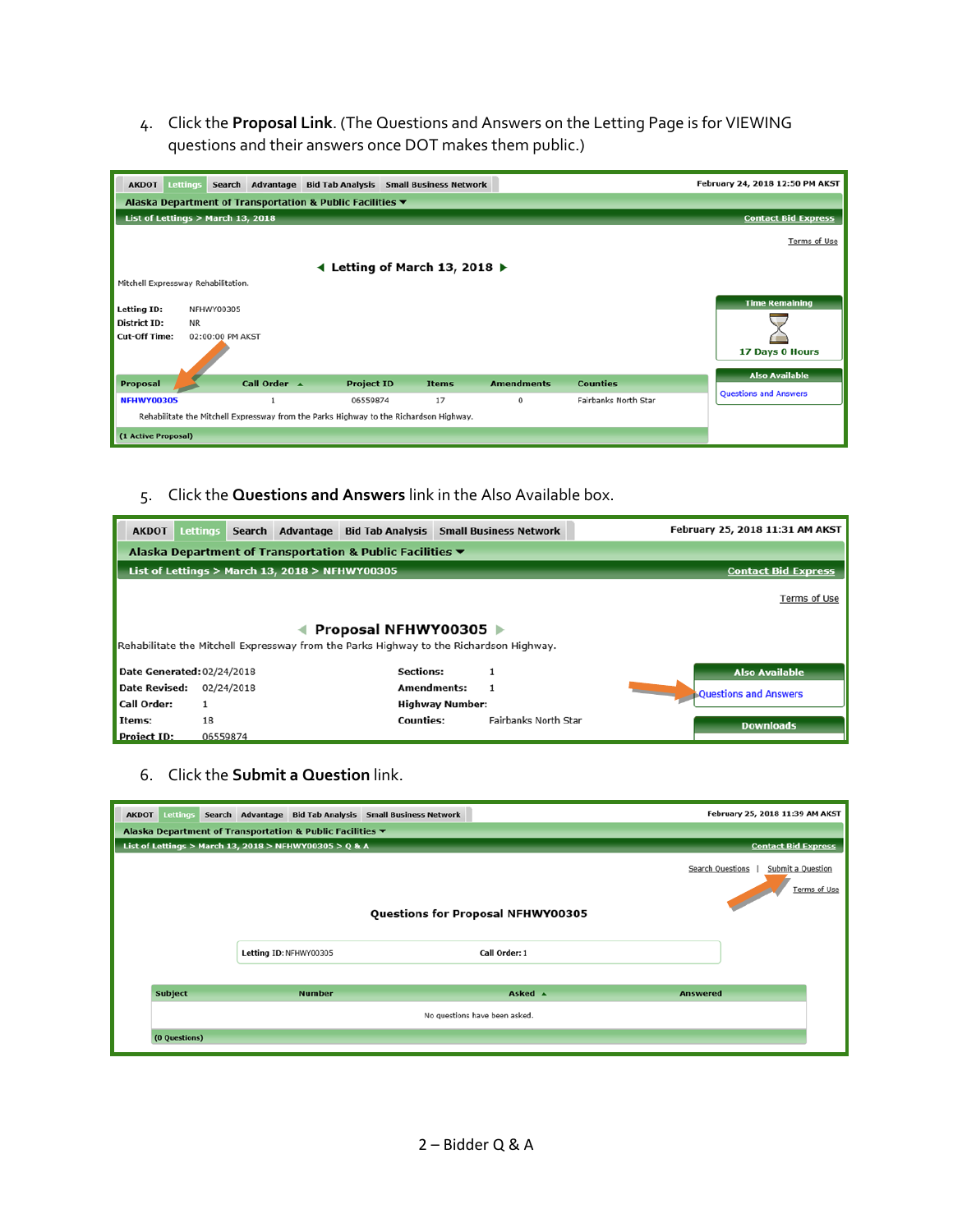- 7. Enter in your information and your company's information.
- 8. In the **Subject** field, enter in a few words describing the topic of your question.
- 9. Type your question in the **Question** field.
- 10. Click **Ask**.

| <b>AKDOT</b><br><b>Lettings</b>               | Search Advantage Bid Tab Analysis Small Business Network                                                   |                                                  | February 25, 2018 11:43 AM AKST |
|-----------------------------------------------|------------------------------------------------------------------------------------------------------------|--------------------------------------------------|---------------------------------|
|                                               | Alaska Department of Transportation & Public Facilities ▼                                                  |                                                  |                                 |
|                                               | List of Lettings > March 13, 2018 > NFHWY00305 > Q & A > Submit a Question                                 |                                                  | <b>Contact Bid Express</b>      |
|                                               |                                                                                                            |                                                  | <b>Search Questions</b>         |
|                                               |                                                                                                            |                                                  | Terms of Use                    |
|                                               | <b>Ask a New Question</b>                                                                                  |                                                  |                                 |
|                                               | Letting ID: NFHWY00305<br>Call Order: 1                                                                    | Proposal: NFHWY00305                             |                                 |
| <b>Submit a Question</b><br>New Question<br>7 | *First Name<br>Sara<br>*Email<br>XYZConstruction@gmail.com<br>*Organization<br><b>XYZ Construction</b>     | *Last Name<br>Jarvis<br>*Phone<br>(907) 555-5555 |                                 |
|                                               | *Subject<br>Road Closures<br>Ouestion<br>Will the Department allow road closures for culvert installation? |                                                  |                                 |
|                                               |                                                                                                            |                                                  | <b>Cancel</b><br>Ask            |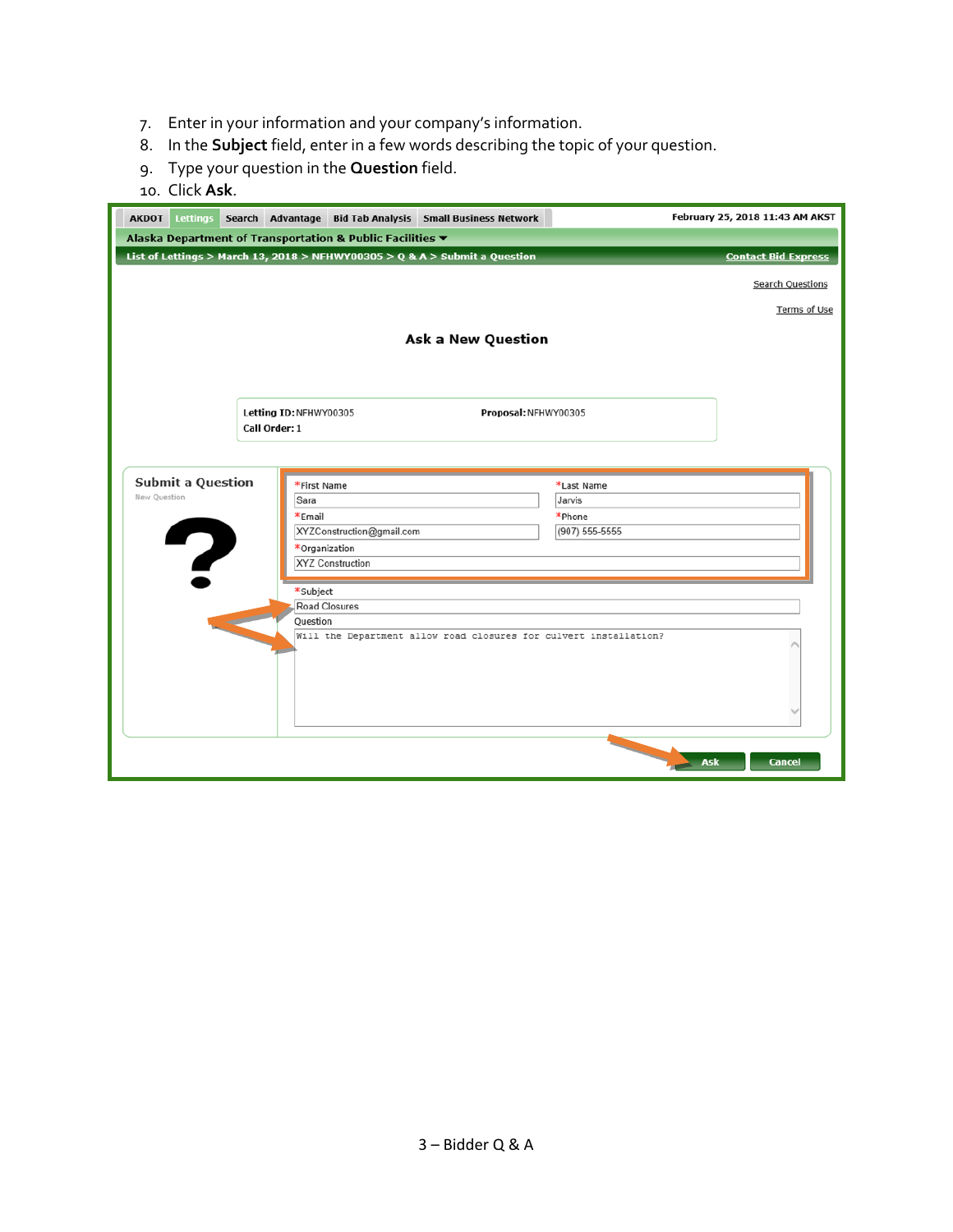If you are a Bid Express subscriber and are logged in, the screen looks a little different since the account provides some information about your company.

|                                               |                                                                    | <b>Ask a New Question</b> |  |
|-----------------------------------------------|--------------------------------------------------------------------|---------------------------|--|
|                                               | Letting ID: NR18-008<br>Call Order: 1                              | Proposal: NFHWY00112      |  |
| <b>Submit a Question</b><br>New Question<br>7 | *First Name<br>Alaska<br>*Phone<br>(907) 907-9070<br>*Organization | *Last Name<br>Bidder      |  |
|                                               | Alaska Bidder 3<br>*Subject<br>Question                            |                           |  |

You will receive a message confirming that your question has been submitted.

| <b>Question Submitted</b>                                                                                              |
|------------------------------------------------------------------------------------------------------------------------|
| Your question has been submitted. You will receive notification when an agency administrator answers<br>this question. |
| Back to Q & A                                                                                                          |

When DOT answers the question, you will get an email notifying you of the answer (similar to the notification below).

| Dear Sara Jarvis,                                                                          |
|--------------------------------------------------------------------------------------------|
| An agency administrator has responded to your question regarding call order 1 (NFHWY00112) |
|                                                                                            |
| See Standard Drawing D-04.21                                                               |
| Original Question:<br>CSP Gauge                                                            |
| What culvert gauge is required for CSP?                                                    |
| Sincerely,<br>The Bid Express service team                                                 |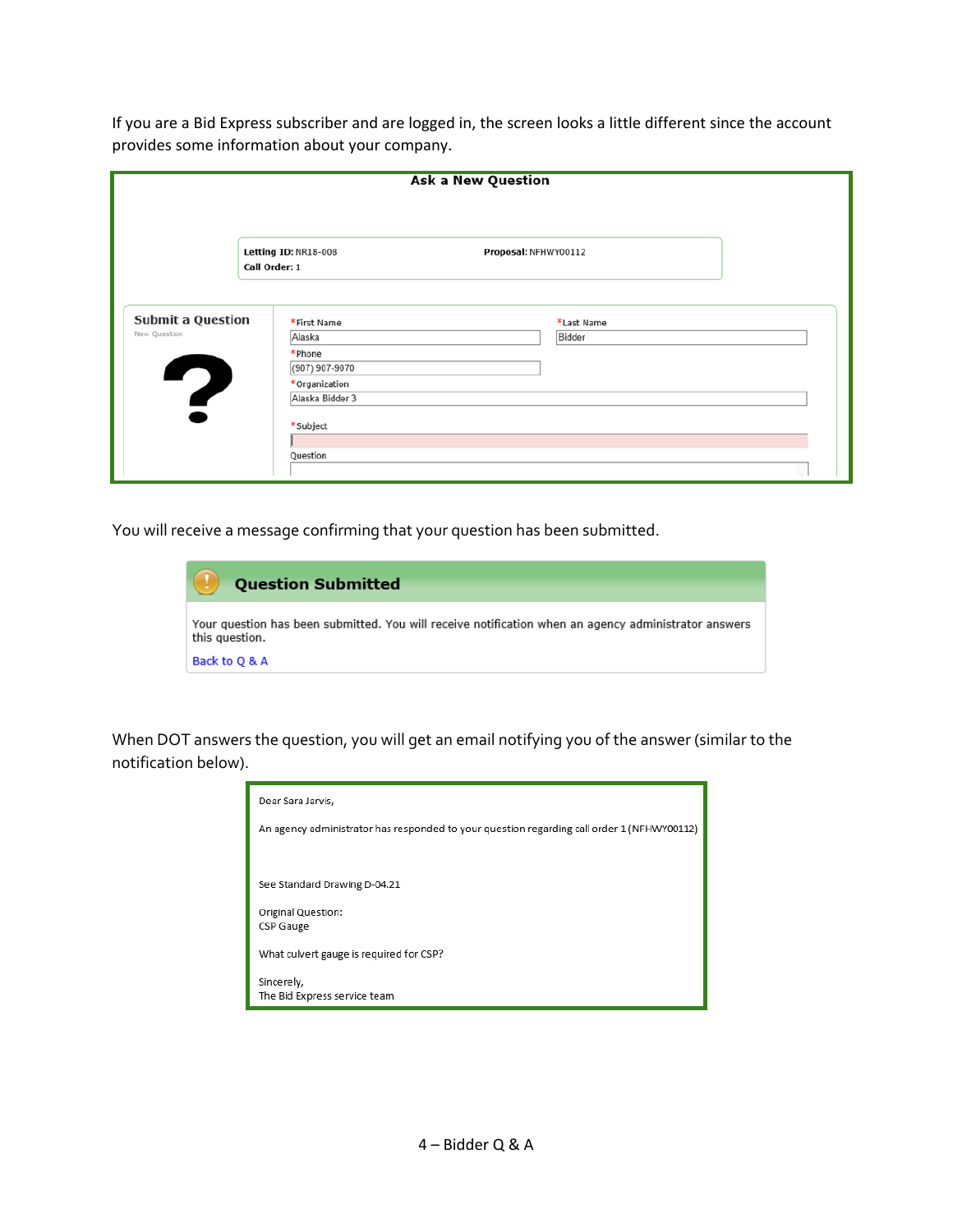Once the question is answered, it also becomes public on both the letting and proposal.

You can view the answer in the Letting area.

1. Click the **Questions and Answers** link.

| <b>AKDOT</b>                        | <b>Lettings</b>                   |                          | Search Advantage Bid Tab Analysis Small Business Network                               |              |                   |                      | February 25, 2018 11:54 AM AKST |  |  |  |  |
|-------------------------------------|-----------------------------------|--------------------------|----------------------------------------------------------------------------------------|--------------|-------------------|----------------------|---------------------------------|--|--|--|--|
|                                     |                                   |                          | Alaska Department of Transportation & Public Facilities ▼                              |              |                   |                      |                                 |  |  |  |  |
|                                     | List of Lettings > March 13, 2018 |                          |                                                                                        |              |                   |                      | <b>Contact Bid Express</b>      |  |  |  |  |
|                                     | Terms of Use                      |                          |                                                                                        |              |                   |                      |                                 |  |  |  |  |
|                                     |                                   |                          | Letting of March 13, 2018 $\blacktriangleright$                                        |              |                   |                      |                                 |  |  |  |  |
| Mitchell Expressway Rehabilitation. |                                   |                          |                                                                                        |              |                   |                      |                                 |  |  |  |  |
| Letting ID:                         | NFHWY00305                        |                          |                                                                                        |              |                   |                      | <b>Time Remaining</b>           |  |  |  |  |
| <b>District ID:</b>                 | NR.                               |                          |                                                                                        |              |                   |                      |                                 |  |  |  |  |
| <b>Cut-Off Time:</b>                | 02:00:00 PM AKST                  |                          |                                                                                        |              |                   |                      |                                 |  |  |  |  |
|                                     |                                   |                          |                                                                                        |              |                   |                      | 16 Days 1 Hour                  |  |  |  |  |
|                                     |                                   |                          |                                                                                        |              |                   |                      | <b>Also Available</b>           |  |  |  |  |
| Proposal                            |                                   | Call Order $\rightarrow$ | <b>Project ID</b>                                                                      | <b>Items</b> | <b>Amendments</b> | <b>Counties</b>      | <b>PQuestions and Answers</b>   |  |  |  |  |
| <b>NFHWY00305</b>                   |                                   |                          | 06559874                                                                               | 18           | 1                 | Fairbanks North Star |                                 |  |  |  |  |
|                                     |                                   |                          | Rehabilitate the Mitchell Expressway from the Parks Highway to the Richardson Highway. |              |                   |                      |                                 |  |  |  |  |
| (1 Active Proposal)                 |                                   |                          |                                                                                        |              |                   |                      |                                 |  |  |  |  |

2. Click the **Question bar** to open the question and answer.

| Lettings<br><b>AKDOT</b> | Search Advantage                                          | <b>Bid Tab Analysis</b>            | <b>Small Business Network</b>                  |               |                                               | February 25, 2018 11:54 AM AKST |  |
|--------------------------|-----------------------------------------------------------|------------------------------------|------------------------------------------------|---------------|-----------------------------------------------|---------------------------------|--|
|                          | Alaska Department of Transportation & Public Facilities ▼ |                                    |                                                |               |                                               |                                 |  |
|                          | List of Lettings > March 13, 2018 > Search Questions      |                                    |                                                |               |                                               | <b>Contact Bid Express</b>      |  |
|                          |                                                           |                                    |                                                |               |                                               | Terms of Use                    |  |
|                          |                                                           |                                    | <b>Search Questions for Letting NFHWY00305</b> |               |                                               |                                 |  |
|                          | Letting: NFHWY00305                                       |                                    |                                                |               | <b>Date Question Asked:</b><br>From:          | To:                             |  |
| Proposal: Any            |                                                           |                                    |                                                |               | Any                                           | Any                             |  |
| Question/Subje Any       |                                                           |                                    |                                                |               | <b>Date Question Answered:</b><br>From:       | To:                             |  |
| Answer: Any              |                                                           |                                    |                                                |               | Any                                           | Any                             |  |
|                          |                                                           |                                    |                                                |               |                                               |                                 |  |
|                          |                                                           |                                    |                                                |               |                                               | $(1 - 1)$ of $1$                |  |
| <b>Letting</b>           | <b>Proposal</b>                                           | <b>Question Subject</b>            |                                                | <b>Number</b> | Asked $\rightarrow$                           | <b>Answered</b>                 |  |
| NFHWY00305               | 1 - NFHWY00305                                            | closures for culvert installation? | Road Closures - Will the Department allow road | $\mathbf{1}$  | 02/25/2018 11:50:42 AM 02/25/2018 11:54:28 AM |                                 |  |
|                          |                                                           |                                    |                                                |               |                                               | $(1 - 1)$ of $1$                |  |